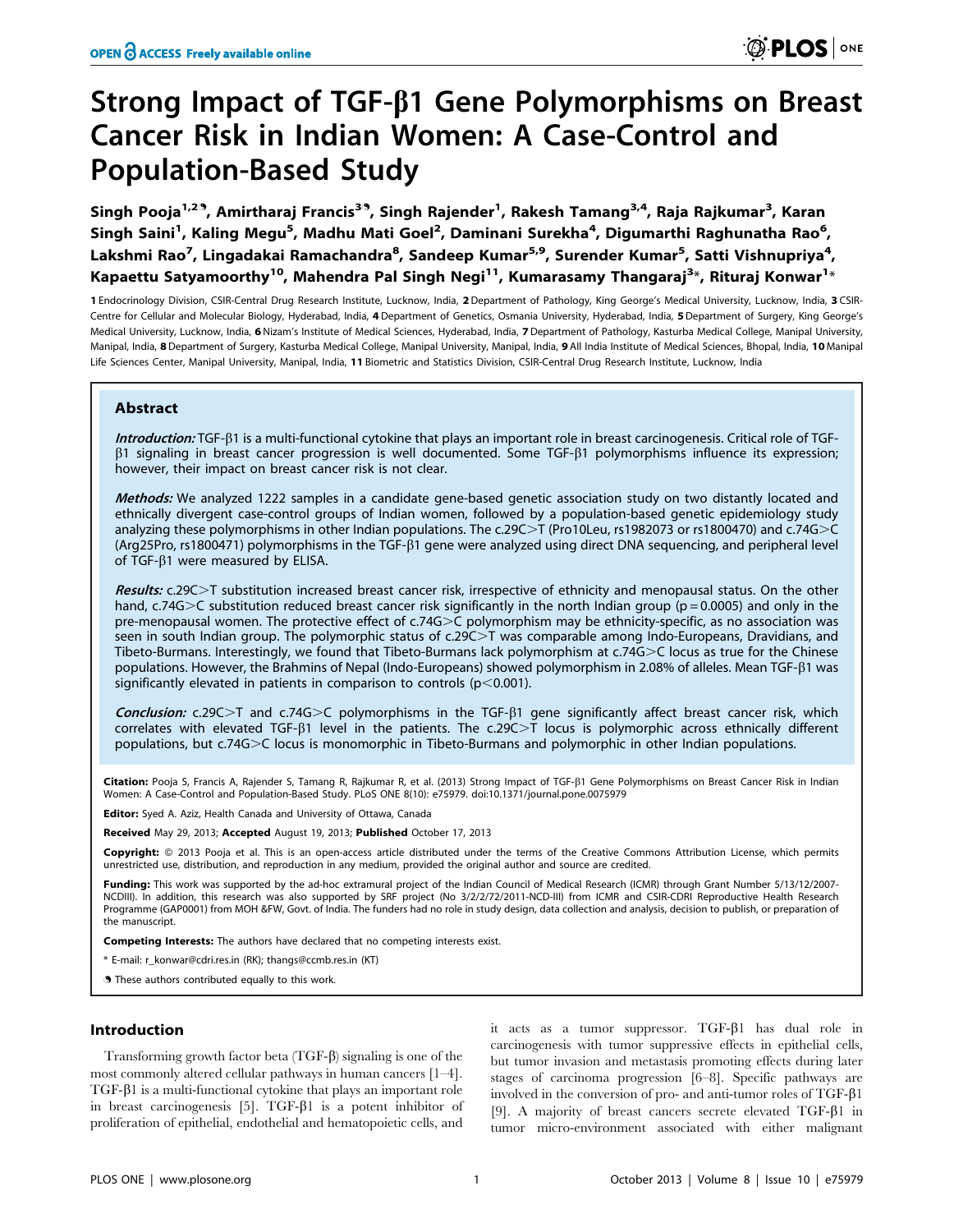epithelial cells, stromal cells or both [10]. Increased immunoreactivity for  $TGF-\beta$  protein correlates with poor prognosis and increased lymph node involvement [11], and elevated TGF-b associate with tamoxifen resistance [12]. The role of TGF- $\beta$  has been widely recognized in cancer stem cells [13,14] and  $TGF-\beta$ signaling in breast cancer has been extensively reviewed [15]. Eventually,  $TGF-\beta$  is thought of as a potential target for management of cancer  $[16-18]$  and inhibition of TGF- $\beta$  has been tried for treating cancer, but without significant success till now [19–28].

TGF b are known as low penetrance genes in cancer [29]. There are three isoforms of TGF-b (TGF-b1, TGF-b2, and TGF- $\beta$ 3), of which TGF- $\beta$ 1 is most widely expressed [30]. TGF- $\beta$ 1 gene is located on chromosome 19q13.1 (OMIM 190180) [31]. So far, several polymorphisms in the  $TGF- $\beta$ 1 gene have been$ reported and found to affect TGF- $\beta$ 1 protein expression [32]. Relationship between  $TGF- $\beta$ 1 polymorphisms and breast cancer$ has been studied in several populations and is subject of further research interest due to lack of consensus in the data [33–41]. One of the most commonly studied polymorphisms in the TGF- $\beta$ 1 gene is c.29 $C>T$  substitution (rs1800470), resulting in proline (CCG) to leucine (CTG) change at codon 10 (Pro10Leu) of the protein (29). Another substitution, c.74 G $\geq$ C (rs1800471), resulting in replacement of arginine (CGG) with proline (CCG) at codon 25 (Arg25Pro) of the protein, has been relatively less studied [42]. c.29C.T substitution results in increased secretion of cytokine [43], making it a strong candidate for analysis in breast cancer. These polymorphisms have not been widely analyzed in Indian populations, except the analysis of  $c.29C>T$  polymorphism in some Indian populations [44–46].

We conducted the present case-control study on a fairly large sample size to; 1) investigate the association between  $TGF- $\beta$ 1$ polymorphisms  $(c.29C>T$  and  $c.74G>C$ ) and breast cancer risk in India, 2) evaluate variation of the association across ethnically different populations, 3) compare genotype frequencies of these polymorphisms between Dravidian, Indo-European and Tibeto-Burman populations of India, and 4) compare TGF-b1 genotypes with other Asian populations from medico-evolutionary point of view.

#### Materials and Methods

#### Study subjects

Ethics statement. This case-control study was carried out with the approval of the Ethics Committee of the King George's Medical University, Lucknow. The subject recruitment and sample collection were done only after obtaining written informed consent of the participants.

The north Indian group, consisting of 113 patients and 113 control samples, was recruited from the Department of Surgery, King George's Medical University, Lucknow. The South Indian group, consisting of 352 patients and 126 control samples, was recruited from the Rai Memorial Hospital, Chennai, Nizam's Institute of Medical Sciences, Hyderabad, and Kasturba Medical College, Manipal University, Manipal. Women with histopathologically confirmed diagnosis of breast cancer were recruited as cases. Women visiting the clinic for problems other than breast cancer were recruited as controls after proper clinical investigation and/or a mammogram confirming no evidence of breast cancer. Women with any breast disorder or other systemic inflammatory disease were excluded from the control group. General health history of the cases and controls was collected with an appropriately designed proforma. A detailed description of the

general and clinical characteristics of the patients is provided in Table 1.

Three (Dravidian, Indo-European, and Tibeto-Burman) out of four major linguistic groups, inhabiting the Indian mainland, have been included in this study. After analyzing Indo-European casecontrol group from northern India and Dravidian case-control group from southern India, we extended the analysis to the Tibeto-Burman populations from north-eastern India. Striking differences in the allele frequency between Indian and East-Asian (Chinese) populations [47], particularly at the  $c.74G > C$  locus [48], encouraged us to genotype both the SNPs in Tibeto-Burman populations, in order to further explore the medico-evolutionary significance of TGF- $\beta$ 1 polymorphisms. Tibeto-Burmans in India have close genetic affinities with East Asian populations [49]. We recruited a total of 508 Tibeto-Burmans from north-eastern regions of India, Nepal, and those residing in other states of India. Samples were collected from Khasi of Meghalaya, Ao-Naga, Naga Sema, and Chakhesang Naga of Nagaland, Nyshi of Arunachal Pradesh, Mizo of Mizoram, Poumai Naga of Manipur, Sherpa and Subba of Darjeeling (West Bengal), and Tibeto-Burmans residing in Mysore (Karnataka). Since both Indo-European and Tibeto-Burman populations inhabit Nepal, we recruited Nepali Brahmins (Indo-European) and Magar community (Tibeto-Burman) people to compare the genotype frequency with other populations of South-East Asia.

#### Genotyping

Isolation of DNA for genotyping was carried out as described in our earlier report [50]. The target TGF- $\beta$ 1 fragment was amplified using primers, GAGGCCCTCCTACCTTTTG (F) and GCAGCTTGGACAGGATCT (R), and PCR products were analyzed on 2% agarose gel stained with ethidium bromide. The amplified products were analyzed by direct DNA sequencing using big dye chain terminator cycle sequencing kit (ABI) on a 3730 DNA analyzer (Applied Biosystems).

#### Statistical analysis

Genotype data for control population were subjected to test for fitness in the Hardy Weinberg equilibrium. Statistical computational software available at http://ihg.gsf.de/cgi-bin/hw/hwa1.pl was employed for this purpose. The frequencies of the two alleles at the polymorphic sites were compared between cases and controls to find the risk allele. Genotype data were compared using  $2\times3$  contingency table of Chi Square test or Fisher's exact test using statistical computational tools available at http://www. vassarstats.net. Fisher exact P values were calculated using  $2\times2$  or  $2\times3$  contingency tables, but wherever the software could not calculate Fisher exact values due to large sample size, Chi Square P value was used. Peripheral values of TGF- $\beta$ 1 were compared between cases and controls using non-parametric Mann-Whitney U-test. Age dependent multivariate Cox regression analysis was used to assess the genotype associated risk factors of breast cancer, considering genotypes as a risk event and socio-demographic factors as other variables (confounder covariates). Two sided Pvalues of less than 0.05 were considered significant for statistical inference.

# Results

#### Subject characteristics

We did not find any statistically significant difference in general characteristics between cases and controls (Table 1). However, slightly more number of breast cancer patients in the north Indian group fall in the younger age group (15.93% versus 1.99%,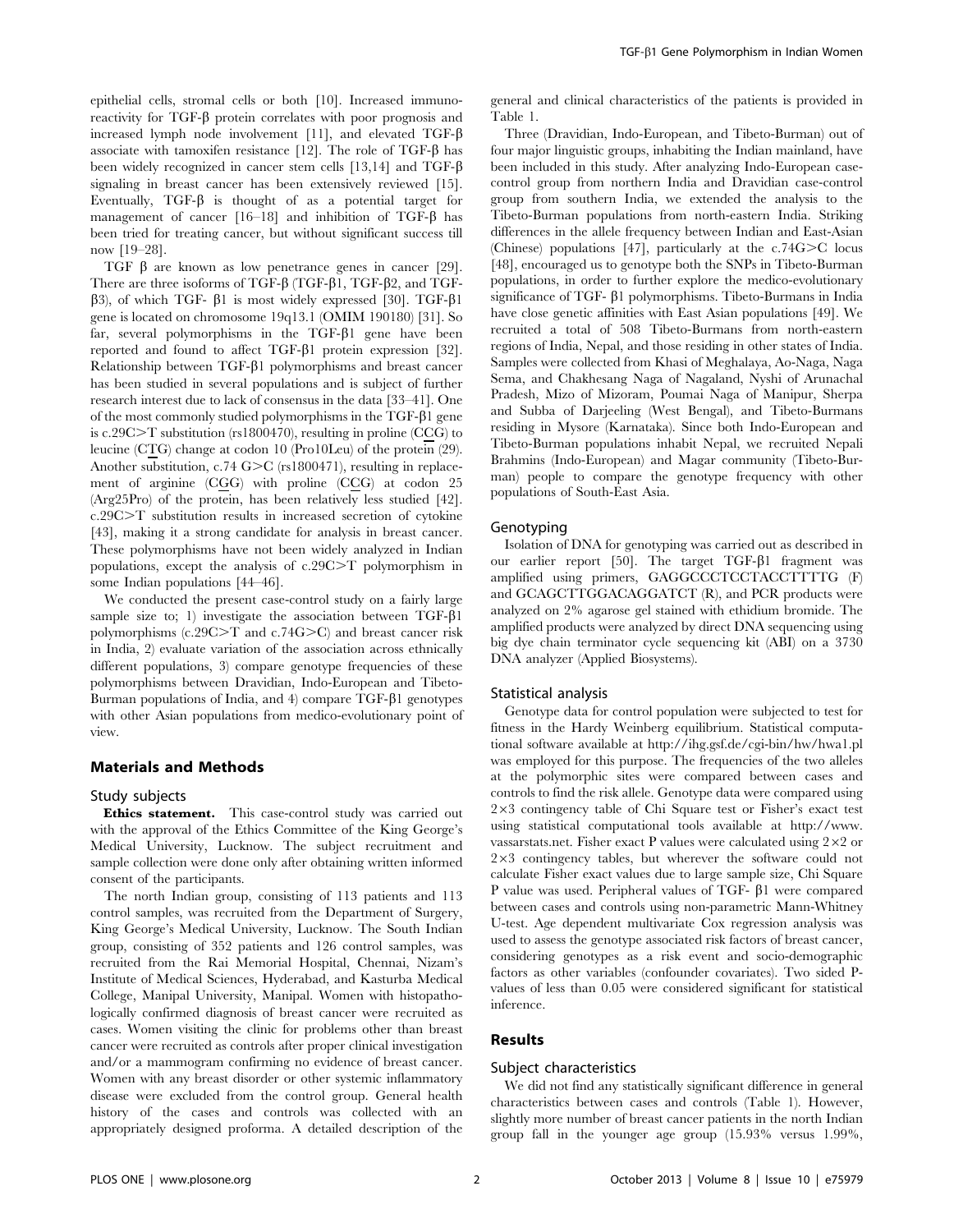|                                                         | North Indian      |                      | South Indian      |                      |
|---------------------------------------------------------|-------------------|----------------------|-------------------|----------------------|
|                                                         |                   |                      |                   |                      |
| <b>Variables</b>                                        | Cases $(N = 113)$ | Controls $(N = 113)$ | Cases $(N = 352)$ | Controls $(N = 126)$ |
| Age (mean $\pm$ SD)                                     | $45.42 \pm 15.56$ | $41 \pm 17.30$       | $49.52 \pm 13.32$ | $49.21 \pm 11.71$    |
| BMI $(Kq/m2)$                                           | $21.64 \pm 6.21$  | $23.19 \pm 5.14$     | $20.18 \pm 5.70$  | $21.19 \pm 5.71$     |
| Age at menarche (years, mean $\pm$ SD)                  | $14.15 \pm 1.87$  | $14.12 \pm 2.10$     | $13.59 \pm 1.87$  | $13.51 \pm 1.88$     |
| Age at diagnosis for cases or at interview for controls |                   |                      |                   |                      |
| $\leq$ 30 years                                         | 18 (15.93%)       | 12 (10.62%)          | 7 (1.99%)         | 8 (6.35%)            |
| $31-45$ years                                           | 36 (31.86%)       | 48 (42.48%)          | 109 (30.97%)      | 44 (34.92%)          |
| 46-60 years                                             | 38 (33.63%)       | 33 (29.20%)          | 155 (44.03%)      | 52 (41.27%)          |
| $61-75$ years                                           | 15 (13.27%)       | 14 (12.39%)          | 75 (21.31%)       | 19 (15.08%)          |
| 76-90 years                                             | 6(5.31%)          | $6(5.31\%)$          | $6(1.71\%)$       | 3(2.38%)             |
| <b>Family history</b>                                   |                   |                      |                   |                      |
| Positive                                                | 13 (11.50%)       | $0(0\%)$             | 40 (11.36%)       | $0(0\%)$             |
| Negative                                                | 100 (88.50%)      | 113 (100%)           | 312 (88.64%)      | 126 (100%)           |
| Tobacco chewing/smoking habit                           |                   |                      |                   |                      |
| Yes                                                     | 12 (10.62%)       | 5(4.42%)             | 16 (4.55%)        | 4 (3.17%)            |
| No                                                      | 101 (89.38%)      | 108 (95.58%)         | 336 (95.55%)      | 122 (96.83%)         |

#### Table 1. Participant characteristics.

doi:10.1371/journal.pone.0075979.t001

Table 1). More than 88% of breast cancer patients in both north Indian and south Indian groups were sporadic. The incidence of familial breast cancer in our subject population was quite high at about 11% frequency, which is lower than reported in other populations. Apparently, there was no correlation between tobacco chewing or smoking and the incidence of breast cancer in the study population.

# TGF- $\beta$  c.29C $>$ T (codon 10) polymorphism

Genotype data were in Hardy Weinberg equilibrium for both north Indian ( $F = 0.0186$ , Exact  $P = 1.0$ ) and south Indian groups  $(F = 0.0648,$  Exact  $P = 0.586$ ). Analysis of the pooled data for all breast cancer patients versus controls showed that C>T substitution increased breast cancer risk  $(p = 0.00007$  for allele comparison and 0.000003 for genotype comparison) (Table 2). Group-wise analysis showed that  $C>T$  substitution at codon 10 increased breast cancer risk both in north Indian ( $p = 0.0012$  for allele comparison and 0.0037 for genotype comparison) and south Indian groups ( $p = 0.0413$  for allele comparison and 0.0004 for genotype comparison) (Table 3). Sub-group analysis showed that  $C>T$  substitution increases breast cancer risk in the north Indian group, irrespective of menopause status (Table 4). However, in south Indians, though the association was significant in the postmenopausal women, it is only marginally significant in premenopausal women (Table 4).

# TGF- $\beta$  c.74G $>C$  (codon 25) polymorphism

Genotype data for this polymorphism were found to be in Hardy Weinberg equilibrium for both north Indian ( $F = 0.031$ , Exact  $P = 0.656$ ) and south Indian groups ( $F = 0.0413$ , Exact  $P = 1.0$ ). Analysis of the pooled data for both the study groups showed that codon 25 polymorphism was not associated with breast cancer risk ( $p = 0.063$  for allele comparison and 0.165 for genotype comparison) (Table 2). In group-wise analysis, a significant association was observed in the north Indian group  $(p = 0.0016$  for allele comparison and 0.0018 for genotype comparison) (Table 5) such that the substitution was protective

against breast cancer. However, the polymorphism showed no association in case of south Indian group  $(p=0.327)$  for allele comparison and 0.554 for genotype comparison) (Table 5). In subgroup analysis on the basis of menopause status, the difference was significant only in the pre-menopausal group of north Indian women ( $p = 0.011$  for allele comparison and  $p = 0.005$  for genotype comparison) (Table 6). However, in post-menopausal group, no difference between cases and controls at genotype level was seen  $(p = 0.104)$ . The frequencies of the two alleles and the genotypes at this site were comparable between south Indian cases and controls (Table 5), and the protective effect as seen in the north Indian group, was not evident in the South Indian group (Tables 5 and 6).

The polymorphic status of  $+29C>T$  was comparable among the Indo-European (North), Dravidian (South), and the Tibeto-Burman (North-East) Indian populations (Figure 1). Interestingly, +74G.C substitution was observed in the Indo-European and Dravidian populations at a frequency of 5–8%, but was completely absent in Tibeto-Burmans. Tibeto-Burmans invariably possessed 'GG' genotype at  $+74$  G $>$ C locus. The Magar group (Tibeto-Burman) of Nepal also did not exhibit any polymorphism at this locus. However, the Brahmins of Nepal (Indo-European) showed polymorphism frequency comparable to other Indo-European populations. It is clear that the polymorphism at  $c.29C > T$  locus is very common and widespread. On the other hand,  $c.74G > C$ locus is polymorphic in the Dravidian and Indo-European populations, but completely monomorphic in the Tibeto-Burman populations of India, irrespective of the location and caste status.

# Serum level of TGF- $\beta$ 1 in breast cancer patients and control subjects

We also measured the serum level of  $TGF- $\beta$ 1 in a subset of$ cases and controls of the North Indian group (Figure 2). Peripheral mean TGF- $\beta$ 1 level in the cases was significantly (U = 324.00,  $p<0.001$ ) higher in comparison to the controls (Figure 2a). Further, the mean  $TGF- $\beta$ 1 level in cases across all three genotypes$ (CC: U = 72.00, p = 0.028; CT: U = 3.00, p < 0.001; and TT: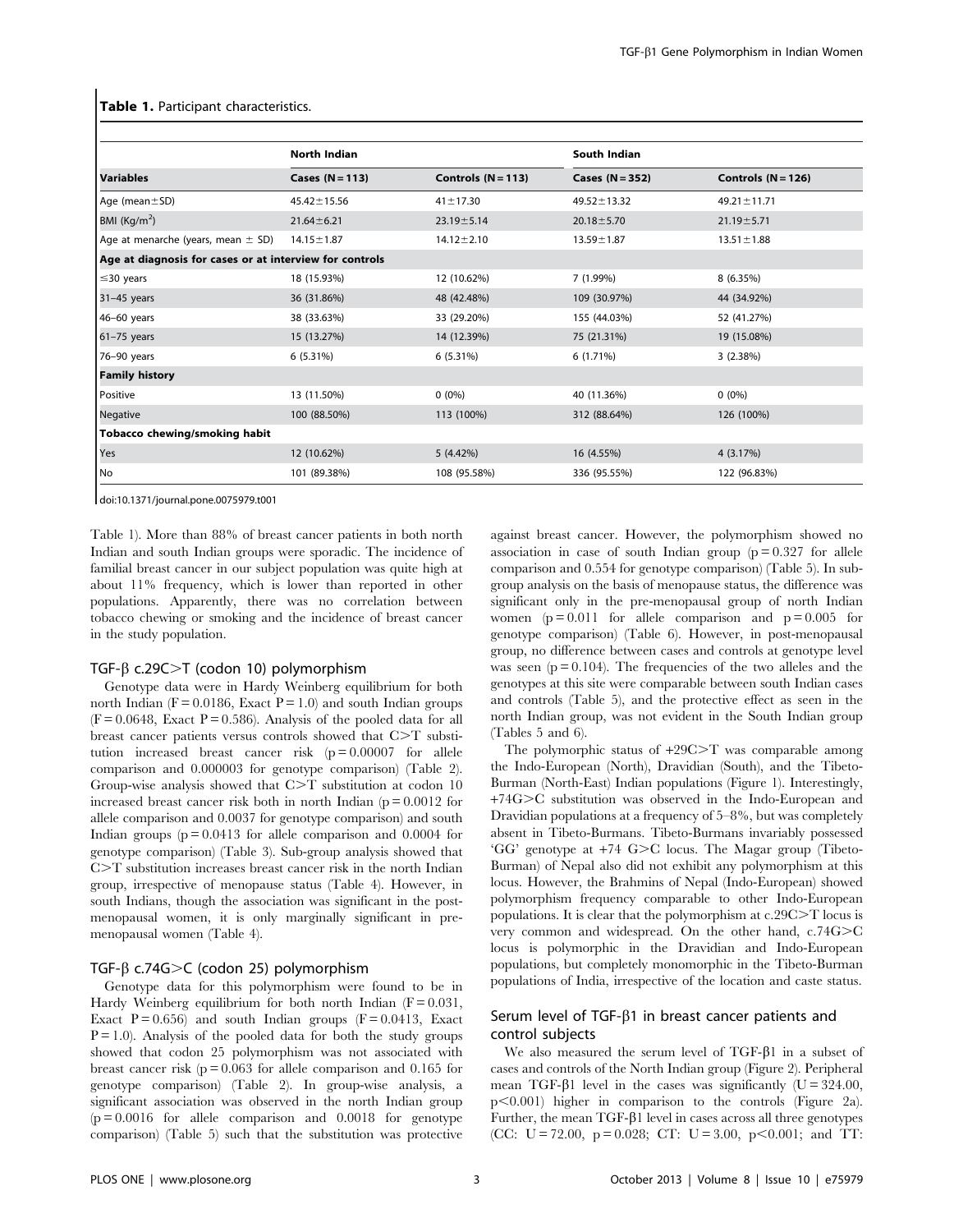Table 2. Pooled data comparison for all cases versus controls.

| All subjects (Codon 10) |             |              |                            |                                        |             |
|-------------------------|-------------|--------------|----------------------------|----------------------------------------|-------------|
| <b>Alleles</b>          |             |              |                            |                                        |             |
|                         | C           | т            | Comparison                 | OR (95% CI)                            |             |
| Cases                   | 335 (36.10) | 593 (63.90)  | Fisher exact $P = 0.00007$ | $1.58(1.26 - 1.98)$                    |             |
| Controls                | 225 (47.27) | 251 (52.73)  |                            |                                        |             |
| Genotype                |             |              |                            |                                        |             |
|                         | CC          | <b>CT</b>    | $\pi$                      | Comparison                             | OR (95% CI) |
| Cases                   | 85 (18.32)  | 165 (35.56)  | 214 (46.12)                | Chi Square $P = 0.000003$ <sup>*</sup> |             |
| Controls                | 51 (21.43)  | 123 (51.68)  | 64 (26.89)                 |                                        |             |
| All subjects (Codon 25) |             |              |                            |                                        |             |
| <b>Alleles</b>          |             |              |                            |                                        |             |
|                         | G           | $\mathsf{C}$ | Comparison                 | OR (95% CI)                            |             |
| Cases                   | 881 (94.73) | 49 (5.27)    | Chi Square $P = 0.0636$    | $0.66$ $(0.42 - 1.02)$                 |             |
| Controls                | 439 (92.23) | 37(7.77)     |                            |                                        |             |
| Genotype                |             |              |                            |                                        |             |
|                         | GG          | GC           | CC                         | Comparison                             | OR (95% CI) |
| Cases                   | 419 (90.11) | 43 (9.25)    | 3(0.64)                    | Chi Square $P = 0.1653$                |             |
| Controls                | 203 (85.29) | 33 (13.87)   | 2(0.84)                    |                                        |             |

Allele and genotype frequency is followed by percent values in parenthesis.

\*Indicates statistical significant value at 95% level of confidence.

doi:10.1371/journal.pone.0075979.t002

 $U = 11.00$ ,  $p = 0.042$ ) at  $+29$  C $\geq$ T polymorphism was also found to be significantly higher as compared to the controls (Figure 2b). In contrast, the GG genotype at +74G>C polymorphism showed significantly ( $U = 212.00$ ,  $p < 0.001$ ) higher mean TGF- $\beta$ 1 level in cases as compared to controls, but TGF- $\beta$ 1 level in case of

Table 3. +29 C>T polymorphism allele and genotype data comparison between cases and controls.

| North Indian group |             |             |                                        |                                        |                                 |
|--------------------|-------------|-------------|----------------------------------------|----------------------------------------|---------------------------------|
| <b>Alleles</b>     |             |             |                                        |                                        |                                 |
|                    | C           | т           | Comparison                             | OR (95% CI)                            |                                 |
| Cases              | 80 (35.71)  | 144 (64.28) | Fisher exact $P = 0.0012^*$            | $1.89(1.30 - 2.77)$                    |                                 |
| Controls           | 115 (51.33) | 109 (48.66) |                                        |                                        |                                 |
| Genotype           |             |             |                                        |                                        |                                 |
|                    | CC          | <b>CT</b>   | TT                                     | Comparison                             | OR (95% CI)                     |
| Cases              | 16 (14.28)  | 48 (42.85)  | 48(42.85)                              | Fisher exact $P = 0.0037$ <sup>*</sup> | $\hspace{0.1mm}-\hspace{0.1mm}$ |
| Controls           | 29 (25.89)  | 57 (50.89)  | 26(23.21)                              |                                        |                                 |
| South Indian group |             |             |                                        |                                        |                                 |
| <b>Alleles</b>     |             |             |                                        |                                        |                                 |
|                    | C           | T           | Comparison                             | OR (95% CI)                            |                                 |
| Cases              | 255 (36.22) | 449 (63.77) | Fisher exact $P = 0.0413$ <sup>*</sup> | $1.36(1.02 - 1.83)$                    |                                 |
| Controls           | 110 (43.65) | 142 (56.34) |                                        |                                        |                                 |
| Genotype           |             |             |                                        |                                        |                                 |
|                    | CC          | <b>CT</b>   | <b>TT</b>                              | Comparison                             | OR (95% CI)                     |
| Cases              | 69(19.60)   | 117(33.23)  | 166(47.15)                             | Chi Square $P = 0.0004^*$              | $\overline{\phantom{0}}$        |
| Controls           | 22(17.46)   | 66(52.38)   | 38(30.15)                              |                                        |                                 |

Allele and genotype frequency is followed by percent values in parenthesis. \*Indicates statistical significant value at 95% level of confidence.

doi:10.1371/journal.pone.0075979.t003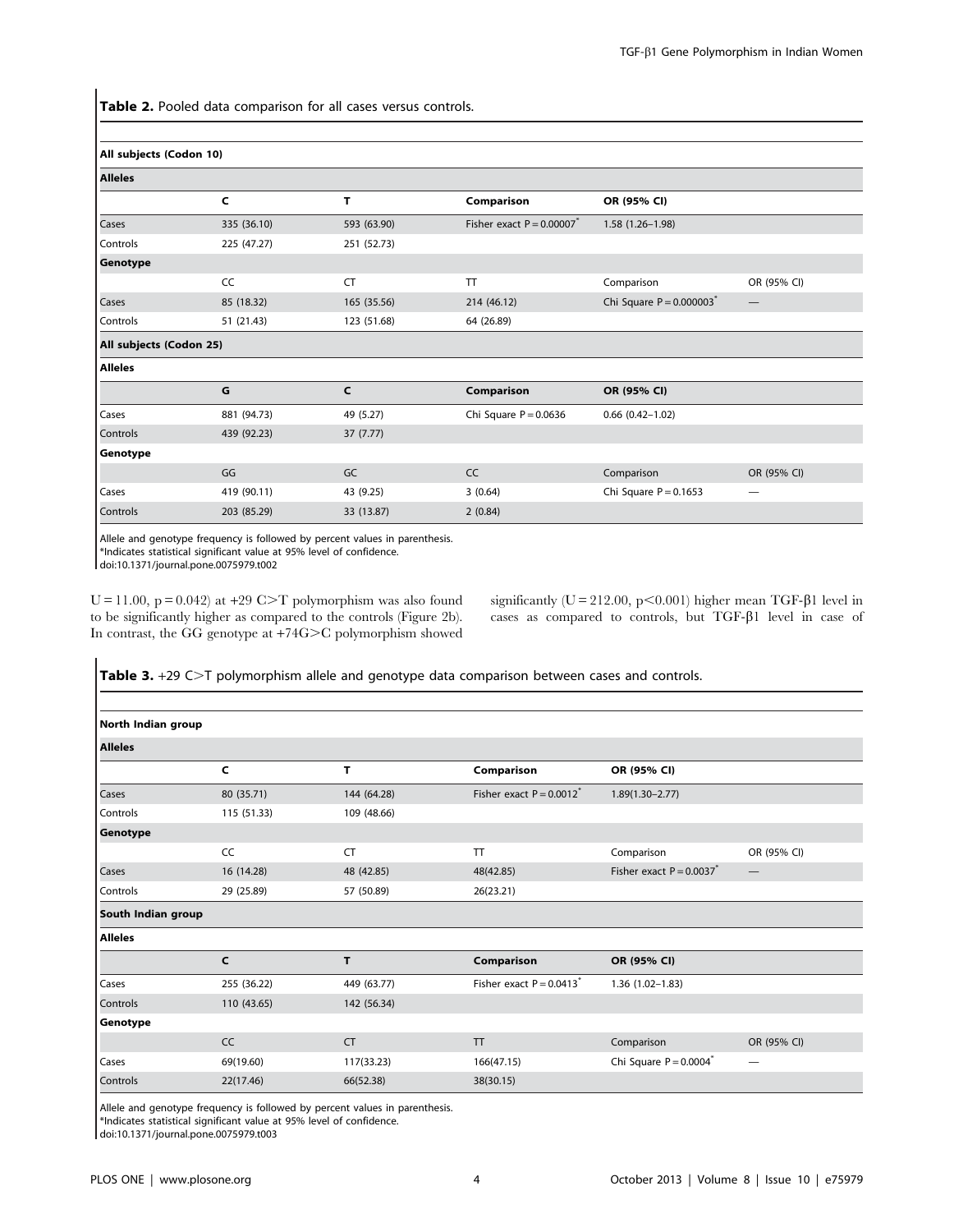Table 4. Comparison of  $+29$  C $>$ T genotype data between case groups as per menopause and the controls.

#### North Indian group

|                  | Controls (112)     | Pre-menopausal<br>patients (65)  | P value, OR (95% CI)                                           | Post-menopausal<br>patients (47)  | P value, OR (95%CI)                                   |  |
|------------------|--------------------|----------------------------------|----------------------------------------------------------------|-----------------------------------|-------------------------------------------------------|--|
| <b>Alleles</b>   |                    |                                  |                                                                |                                   |                                                       |  |
| C                | 115(51.33)         | 46(35.38)                        | Fisher exact $P = 0.004$ <sup>*</sup> ,<br>$1.93(1.23 - 3.00)$ | 34(36.17)                         | Fisher exact $P = 0.014^{n}$ ,<br>$1.86(1.13 - 3.06)$ |  |
| T                | 109(48.66)         | 84(64.61)                        |                                                                | 60(63.82)                         |                                                       |  |
| <b>Genotypes</b> |                    |                                  |                                                                |                                   |                                                       |  |
| C/C              | 29(25.89)          | 8(12.30)                         | Fisher exact $P = 0.015$ <sup>*</sup>                          | 8(17.02)                          | Fisher exact $P = 0.029$                              |  |
| C/T              | 57(50.89)          | 30(46.15)                        |                                                                | 18(38.29)                         |                                                       |  |
| T/T              | 26(23.21)          | 27(41.53)                        |                                                                | 21(44.68)                         |                                                       |  |
|                  | South Indian Group |                                  |                                                                |                                   |                                                       |  |
|                  | Controls (126)     | Pre-menopausal<br>patients (128) | P value, OR (95%CI)                                            | Post-menopausal<br>patients (224) | P value, OR (95%CI)                                   |  |
| <b>Alleles</b>   |                    |                                  |                                                                |                                   |                                                       |  |
| c                | 110(43.65)         | 100(39.06)                       | Fisher exact $P = 0.321$ ,<br>$1.21(0.85 - 1.72)$              | 155(34.59)                        | Fisher exact $P = 0.018^{n}$ .<br>1.46 (1.07-2.01)    |  |
| T                | 142(56.34)         | 156(60.93)                       |                                                                | 293(65.40)                        |                                                       |  |
| Genotypes        |                    |                                  |                                                                |                                   |                                                       |  |
| CC               | 22(17.46)          | 26(20.47)                        | Fisher exact $P = 0.043$ <sup>*</sup>                          | 43(19.11)                         | Chi Square $P = 0.0002$ <sup>*</sup>                  |  |
| CT               | 66(52.38)          | 47(37.00)                        |                                                                | 70(31.11)                         |                                                       |  |
| тт               | 38(30.15)          | 54(42.51)                        |                                                                | 112(49.77)                        |                                                       |  |

Allele and genotype frequency is followed by percent values in parenthesis. \*Indicates statistical significant value at 95% level of confidence.

doi:10.1371/journal.pone.0075979.t004

Table 5. Comparison of  $+74$  G $>$ C genotype data between cases and controls.

| North Indian group |              |              |                             |                             |                                 |
|--------------------|--------------|--------------|-----------------------------|-----------------------------|---------------------------------|
| <b>Alleles</b>     |              |              |                             |                             |                                 |
|                    | G            | C            | Comparison                  | OR (95% CI)                 |                                 |
| Cases              | 217 (96.017) | 9(3.98)      | Fisher exact $P = 0.0016^*$ | $0.30(0.14 - 0.66)$         |                                 |
| Controls           | 197 (87.94)  | 27 (12.053)  |                             |                             |                                 |
| Genotype           |              |              |                             |                             |                                 |
|                    | GG           | GC           | CC                          | Comparison                  | OR (95% CI)                     |
| Cases              | 105(92.92)   | 7(6.19)      | 1(0.88)                     | Fisher exact $P = 0.0018^*$ | $\hspace{0.1mm}-\hspace{0.1mm}$ |
| Controls           | 87(77.67)    | 23(20.53)    | 2(1.78)                     |                             |                                 |
| South Indian group |              |              |                             |                             |                                 |
| <b>Alleles</b>     |              |              |                             |                             |                                 |
|                    | G            | $\mathsf{C}$ | Comparison                  | OR (95% CI)                 |                                 |
| Cases              | 664 (94.31)  | 40 (5.68)    | Fisher exact $P = 0.327$    | 1.45 (0.72-2.96)            |                                 |
| Controls           | 242 (96.03)  | 10(3.96)     |                             |                             |                                 |
| Genotype           |              |              |                             |                             |                                 |
|                    | GG           | CG           | CC                          | Comparison                  | OR (95% CI)                     |
| Cases              | 314(89.204)  | 36(10.227)   | 2(0.568)                    | Chi Square $P = 0.554$      | $\overline{\phantom{0}}$        |
| Controls           | 116(92.06)   | 10(7.936)    | 0(0)                        |                             |                                 |

Allele and genotype frequency is followed by percent values in parenthesis. \*Indicates statistical significant value at 95% level of confidence.

doi:10.1371/journal.pone.0075979.t005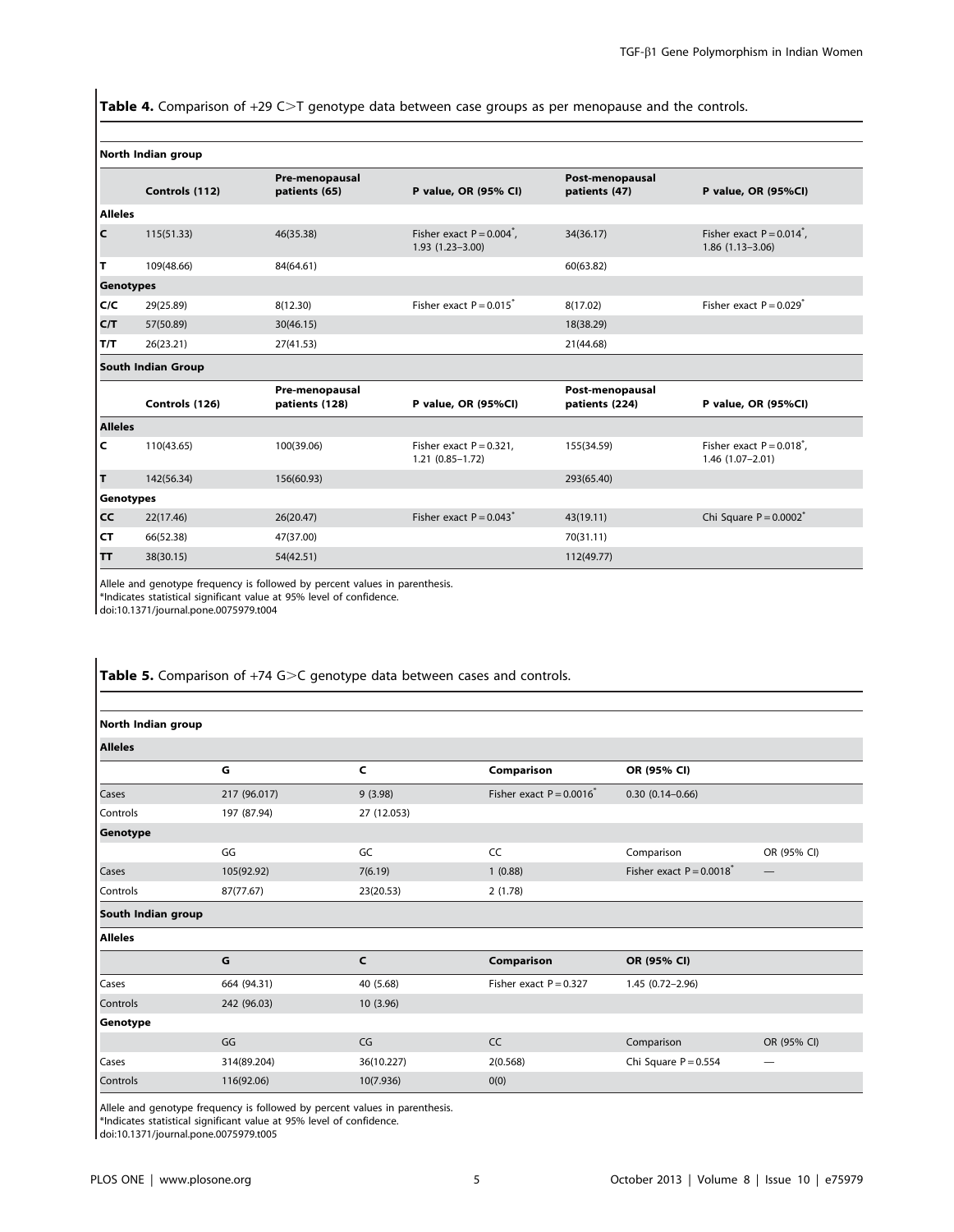**Table 6.** Comparison of  $+74$  G $>C$  genotype data between case groups as per menopause and the controls.

|                           | Controls (112) | Pre-menopausal<br>patients (65)  | P value, OR (95% CI)                                        | Post-menopausal<br>patients (48)  | P value, OR (95%CI)                                |
|---------------------------|----------------|----------------------------------|-------------------------------------------------------------|-----------------------------------|----------------------------------------------------|
| <b>Alleles</b>            |                |                                  |                                                             |                                   |                                                    |
| G                         | 197(87.94)     | 125(96.15)                       | Fisher exact $P = 0.011^{\degree}$ ,<br>$0.29(0.11 - 0.78)$ | 92(95.83)                         | Fisher exact $P = 0.037^{*}, 0.32$ (0.11-<br>0.93) |
| c                         | 27(12.05)      | 5(3.84)                          |                                                             | 4(4.16)                           |                                                    |
| Genotypes                 |                |                                  |                                                             |                                   |                                                    |
| GG                        | 87(77.67)      | 61(93.84)                        | Fisher exact $P = 0.005$ <sup>*</sup>                       | 44(91.66)                         | Fisher exact $P = 0.104$                           |
| GC                        | 23(20.53)      | 3(4.61)                          |                                                             | 4(8.33)                           |                                                    |
| l cc                      | 2(1.78)        | 1(1.53)                          |                                                             | O(0)                              |                                                    |
| <b>South Indian Group</b> |                |                                  |                                                             |                                   |                                                    |
|                           | Controls (126) | Pre-menopausal<br>patients (127) | P value, OR (95%CI)                                         | Post-menopausal<br>patients (225) | P value, OR (95%CI)                                |
| <b>Alleles</b>            |                |                                  |                                                             |                                   |                                                    |
| ۱G                        | 136(93.15)     | 236(92.91)                       | Fisher exact $P = 1.000$ ,<br>$1.03(0.46 - 2.31)$           | 428(95.11)                        | Fisher exact $P = 0.397,0.69$ (0.32-<br>1.51)      |
| l c                       | 10(06.84)      | 18(07.62)                        |                                                             | 22(4.88)                          |                                                    |
| Genotypes                 |                |                                  |                                                             |                                   |                                                    |
| GG                        | 116(92.06)     | 111(87.40)                       | Fisher exact $P = 0.264$                                    | 203(90.22)                        | Chi square $P = 0.847$                             |
| GC                        | 10(7.93)       | 14(11.02)                        |                                                             | 22(9.77)                          |                                                    |
| l cc                      | 0(00.00)       | 2(1.57)                          |                                                             | 0(00.00)                          |                                                    |
|                           |                |                                  |                                                             |                                   |                                                    |

North Indian group

Allele and genotype frequency is followed by percent values in parenthesis.

\*Indicates statistical significant value at 95% level of confidence.

doi:10.1371/journal.pone.0075979.t006

CG+CC genotypes did not differ significantly between the two groups ( $U = 9.00$ ,  $p = 0.630$ , Figure 2c).

#### Association of TGF- $\beta$  polymorphism with covariates

To determine the predictors (covariates) of breast cancer risk, genotype data for both the polymorphisms  $(c.29C>T$  and  $c.74G$ C) of North Indians were further analyzed by multivariate Cox regression (Table 7). None of the investigated covariates showed significant association with genotypes associated breast cancer risk, except the menopausal status. The menopausal status in both the polymorphisms showed significant  $(p<0.001)$  association with breast cancer risk.

### Discussion

We observed that the  $c.29C > T$  substitution at codon 10 of the TGF-b1 gene significantly increases the risk of breast cancer in Indian populations. The patients exhibited a far higher frequency of the substitution in comparison to the controls. We found that the allele frequency at this locus in Indian populations is comparable to other populations across the globe (refer NCBI database). In sub-group analysis, we found this substitution to increase breast cancer risk irrespective of ethnicity, as both Northand South-Indian women having substitution were at an increased risk of breast cancer. Comparison of the pre-menopausal and postmenopausal cases with all controls suggested that  $c.29C > T$ substitution increases breast cancer risk irrespective of the menopausal status. Three other studies from India have analyzed c.29C.T locus in breast cancer [44–46]. Two of them reported no association of this polymorphism with breast cancer risk [44,45]; however, Joshi et al. (2011) reported that TGF- $\beta$ 1 \*29C was protective against breast cancer and suggested this to be a plausible reason behind relatively lower incidence of breast cancer in western Indian women in comparison to white women [46]. The allele and genotype frequencies in our study were comparable to those in Joshi et al (2011), and the data support that \*29C is a protective allele and \*29T a risk allele. Nevertheless, it is worth noting that our inference is in contrast to two other studies from India [44,45].

Published data on c.29C $\geq$ T polymorphism in breast cancer lack consensus. As a result, five meta-analyses have been conducted on this polymorphism. Interestingly, all five metaanalyses were published in the same year [29,42,51,52,53]. Two of these meta-analysis stated no association between c.29C>T polymorphism and breast cancer [29,51], while the two others stated no overall association between this substitution and breast cancer risk, but an increased risk of breast cancer with 10P allele in Caucasians [42,52], and yet another meta-analysis stated significant association of 10P in overall analysis as well as in the Caucasian group [53]. Contrary to the observations of all these meta-analyses, particularly the latter three, we found the alternate allele ('T' or 'leucine') to be a risk factor for breast cancer. Our results have infused further curiosity regarding the association of this polymorphism with breast cancer.

We observed that  $c.74G>C$  substitution was significantly protective against breast cancer in the north Indian population only. North Indian patient population exhibited a higher frequency of the substitution in comparison to the controls. Subgrouping of North Indian cases according to the menopausal status revealed significant protective effect of this substitution in case of pre-menopausal women only. A clear ethnicity based impact on breast cancer risk of the genotypes at  $c.74G>C$  site was evident, as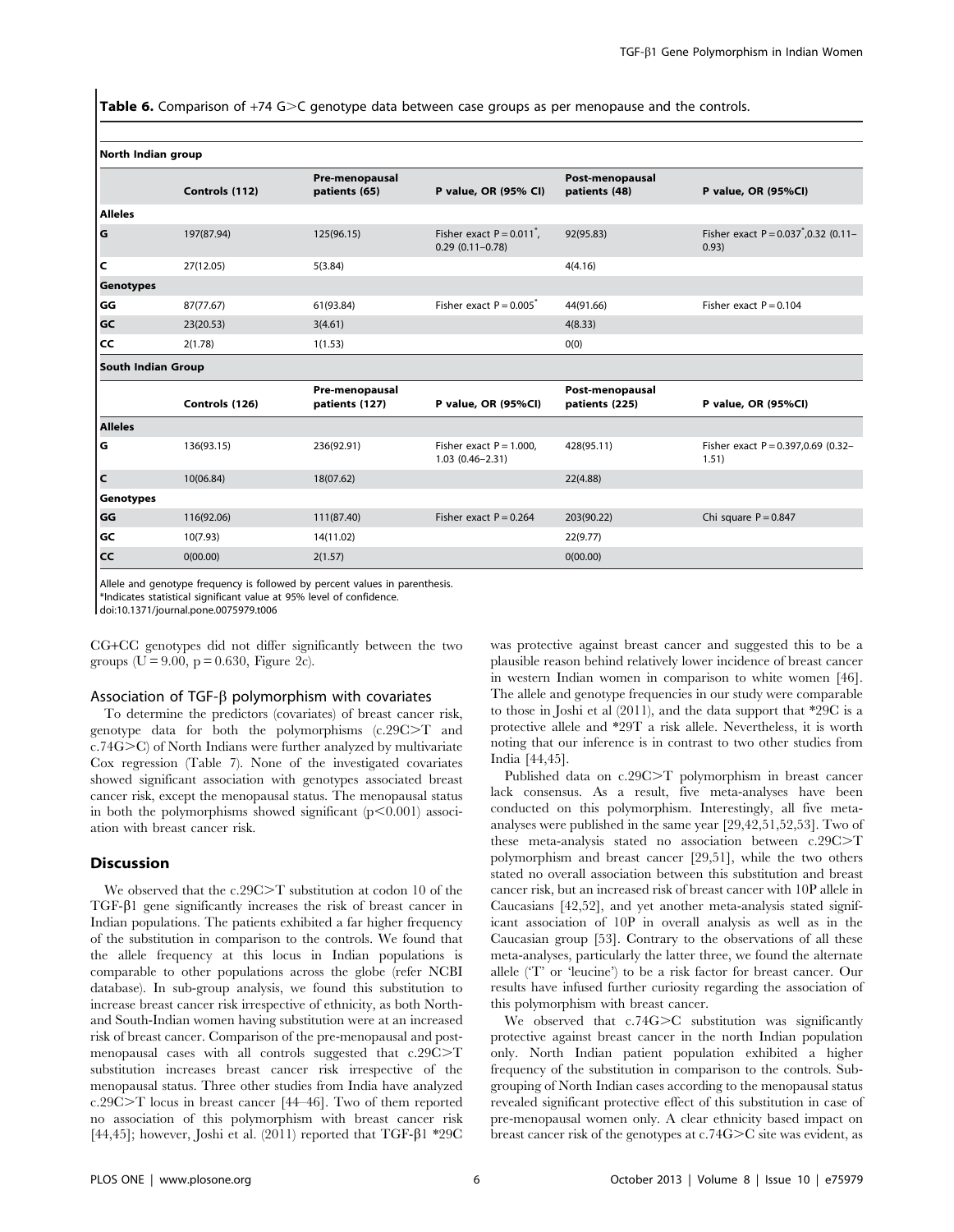

Figure 1. Distribution of the two polymorphisms in Indian populations. doi:10.1371/journal.pone.0075979.g001

the protective effect of 'CC' genotype was not seen in the South Indian group. This polymorphism has been relatively less studied in comparison to  $c.29C>T$  substitution. Only one study on breast cancer from India has analyzed this polymorphism, finding no significant difference between cases and controls [44]; however, this study had severely low statistical power due to the use of a very small sample size for inference. Two other Indian studies on TGF- $\beta$ 1 polymorphisms in breast cancer did not analyze this polymorphism [45,46]. We are the first to genotype this polymorphism in a significantly large sample size and report protective effect of the substitution. Our analysis on Tibeto-Burman populations of India found no variation at this locus. This observation is interesting, but not surprising, as one of our earlier studies showed complete absence of a 25 bp deletion polymorphism in the  $MyBPC3$  gene (causing various forms of cardiomyopathy) in these populations despite its presence in almost all other Indian populations at about 4% frequency [47]. Shanghai breast cancer study also found no incidence of sequence variation at c.74G>C locus after analysis on a cohort of 1111 Chinese patients [48]. Most other populations across the world exhibit small frequency of 'C' allele, showing widespread existence of this polymorphism (refer NCBI database).

Highly polymorphic status of the c.29C>T locus among Indian and North-Eastern Indian populations shows widespread existence of this polymorphism. Monomorphism at the  $c.74G>C$  locus unveils important medical and evolutionary significance associated with this locus. The absence of the protective allele (C) may suggest relatively higher risk of breast cancer in the Tibeto-Burmans in comparison to the Dravidians and Indo-Europeans. Similarly, the absence of 'C' allele in the Chinese populations may indicate increased breast cancer risk in comparison to the Indian populations. This notion is supported by a higher incidence of breast cancer in the Chinese populations in comparison to the Indian populations (Dravidian) as reported in an epidemiological study comparing breast cancer incidence over a period of three decades [54]. From evolutionary point of view, our data further

supports the proposal that the people of north-eastern region of Indian are genetically closer to Chinese/East Asian populations [49].

We observed that  $TGF- $\beta$ 1 level in the breast cancer patients$ was significantly elevated as compared to the control group. The elevated TGF-b1 level could be due to a higher frequency of the risk genotypes in the cases. Further analysis on the basis of genotypes suggested that TGF-b1 level of cases in comparison to control was significantly higher in all the genotypes of  $c.29C > T$ locus, while in case of  $c.74G>C$  locus, it was only significant in absence of "C" allele. Intra-tumoral expression of TGF- $\beta$ 1 has been found to be significantly higher in invasive breast cancer patients [55]. It is well documented that  $TGF- $\beta$ 1 polymorphic$ variants are functionally associated with the level of TGF- $\beta$ 1 expression [40,56–57]. Therefore, it is plausible that  $TGF- $\beta$ 1$ polymorphisms affect breast cancer risk by modulating the level of TGF- $\beta$ 1 expression. In multistage progression of tumors, TGF- $\beta$ exerts growth inhibitory effects in the initial phase; however, growth-inhibitory effects are abolished and malignant tumor promoting action of TGF- $\beta$  is activated in the later stages [58]. Significant correlation of TGF- $\beta$ 1 allelic variants with elevated TGF-b1 level suggests their critical role in deciding cancer initiation and progression. Nevertheless, a direct correlation between allelic variants, the level of expression, and cancer risk or progression is difficult to derive since the level of TGF- $\beta$ 1 expression and its pro- and anti-apoptotic effects may differ at different stages of cancer progression. A stage specific analysis of the TGF- $\beta$ 1 expression level and haplotype analysis of all the polymorphisms of this locus could help further understand the breast cancer risk associated with  $TGF- $\beta$ 1 variations. We feel that$ availability of further details such as ER and HER2 status, treatment outcome, recurrence rate, and drug resistance data could have helped undertake further detailed investigations, which could not be undertaken due to unavailability of such data.

In conclusion, c.29C>T substitution increases breast cancer risk irrespective of ethnicity and menopausal status. This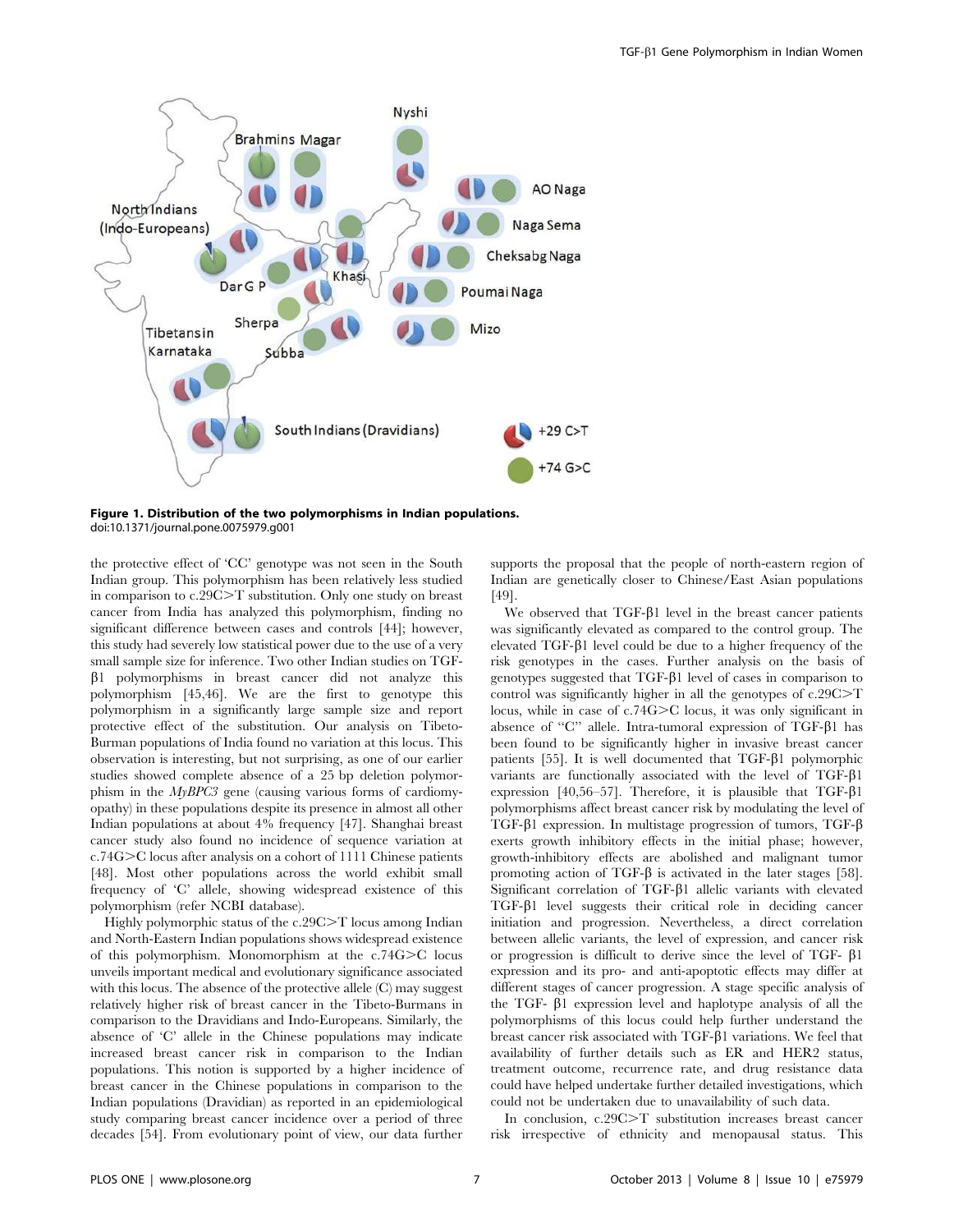

# TGF-61 (pg/ml)

**Groups** 



Figure 2. Peripheral level of TGF-b1 (a) in cases and controls, (b) according to genotypes at c.29C.T and (c) c.74G.C locus. Significance level: non-significant -  $p$  > 0.05, \*-  $p$  < 0.05, \*\*\*-  $p$  < 0.001. doi:10.1371/journal.pone.0075979.g002

Genotypes

 $CG + CC$ 

polymorphism is quite common across the world.  $c.74G > C$ polymorphism, on the other hand, showed ethnic variations such that the substitution decreased breast cancer risk in the north Indian populations, but not in their south Indian counterparts. This could be due to a significant impact of other co-occurring genetic variations affecting the risk due to this polymorphism. In other words, the genetic background perhaps becomes more

influential in case of  $c.74G>C$  polymorphism. The  $c.74G>C$ locus is polymorphic across the world with moderate frequency of

BMI 1.15 (0.67–1.97)0.608 1.15 (0.68–1.97)0.602 Diet 1.07 (0.62–1.85)0.814 1.07 (0.63–1.83)0.802

regression analysis.

| Relation             | 1.35 (0.55-3.30) 0.508                            | 1.36 (0.56-3.30) 0.499                    |
|----------------------|---------------------------------------------------|-------------------------------------------|
| Family type          | 1.00 (0.46-2.15) 0.998                            | 1.00 (0.46-2.14) 0.995                    |
|                      | Personal habits 0.95 (0.43-2.13)0.905             | 0.95 (0.43-2.12) 0.901                    |
| Age at<br>menarche   | $0.80(0.44 - 1.43)0.444$                          | $0.79$ $(0.44 - 1.42)0.435$               |
| term<br>pregnancy    | Age at 1 <sup>st</sup> full 0.83 (0.50-1.38)0.469 | 0.83 (0.50-1.37) 0.460                    |
| Menopausal<br>status | 3.38 $(1.77 - 6.46) < 0.001$ <sup>*</sup>         | 3.43 $(1.80 - 6.52) < 0.001$ <sup>*</sup> |

OR (95% CI) P value OR (95% CI) P value

Table 7. Age dependent associations of genotypes with confounding covariates in north Indian population by Cox

 $Predictors +29C>T$  +74G>C

The odds are of BMI ">23 kg/m<sup>2</sup>, Diet "Non vegetarian", Religion "Hindu", Family history "Yes", Personal habits "Yes", Age at menarche ">14 yrs), Age at 1<sup>st</sup> full term pregnancy ">19 yrs" and Menopausal status "Yes" against BMI " < 23 kg/m<sup>2</sup>, Diet "Vegetarian", Religion "Muslim", Family history "No", Personal habits "No", Age at menarche " ≤14 yrs), Age at 1<sup>st</sup> full term pregnancy " < 19 yrs" and Menopausal status "No".  $*$ Statistically significant (p $<$ 0.001). doi:10.1371/journal.pone.0075979.t007

'CC' genotype, except in case of the North-East Indians, Nepalese, and Chinese populations. Monomorphism at this locus may suggest increased breast cancer risk in these populations in comparison to other ethnic groups. The increased level of TGF- $\beta$ 1 in the patients in comparison to the controls could suggest the possible mechanism of the effect of TGF- $\beta$ 1 polymorphisms on breast cancer. However, further in vitro studies are required in order to decipher the mechanism of increased cancer risk in the carriers of certain  $TGF- $\beta$ 1 genotypes. Significant impact of$ c.74G $\geq$ C polymorphism on breast cancer risk encourages more studies on this polymorphism. In addition to identifying genetic risk factors for breast cancer, our study has revealed striking differences in the genetic variations between different ethnic groups, which could have important implications on human health.

# Acknowledgments

The authors are thankful to the patients for their kind consent and participation in the study. This manuscript bears CDRI communication no 8529.

### Author Contributions

Conceived and designed the experiments: SP SR Sandeep Kumar KT RK. Performed the experiments: KM DS DRR Lakshmi Rao Lingadakai Ramachandra Surender Kumar Sandeep Kumar MMG SV Kapaettu Satyamoorthy SP AF SR RT RR Karan Singh Saini KT RK. Analyzed the data: SP AF SR RT RR Karan Singh Saini KM MPSN KT RK. Contributed reagents/materials/analysis tools: SP AF SR RT RR Karan Singh Saini KM DS DRR Lakshmi Rao Lingadakai Ramachandra Surender Kumar Sandeep Kumar SV Kapaettu Satyamoorthy MPSN KT RK. Wrote the paper: SP SR Sandeep Kumar Kapaettu Satyamoorthy KT RK.

 $\circ$ 

 $(c)$ 

GG